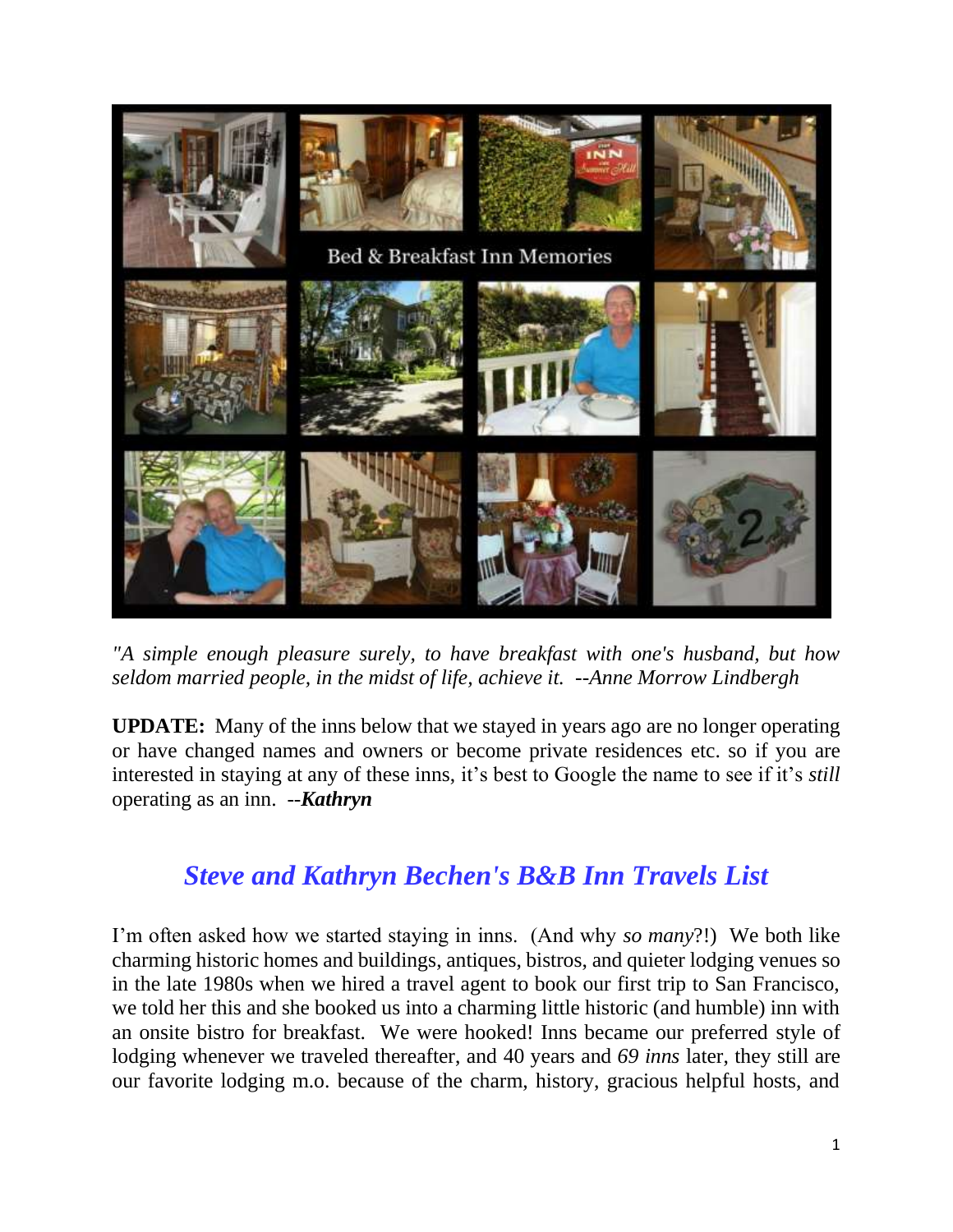more personalized experience than large hotel chains provide. We hope you enjoy our list of inns and can stay in one sometime yourself too!  $\odot$ 

### **1. The Abigail. San Francisco, California**

*Faded European charm and easy walking access to trolley, sights, and restaurants. Found for us by our first travel agent when we were a young married couple, we enjoyed the Old World charm.*

### **2. Singleton House. Eureka Springs, Arkansas**

*Cozy, comfy, welcoming with a beautiful backyard garden in an adorable little village sometimes referred to as "Little Switzerland." A fun village atmosphere to visit.*

### **3. Offutt House. Omaha, Nebraska**

*I loved this house when we stayed there many years ago, and it is now called The Cornerstone Mansion as far as I can tell.*

### **4. Thompson House. Brownville, Nebraska**

### **5. Whispering Pines. Nebraska City, Nebraska**

### **6. Milford House. Kansas City, Missouri**

#### **7. Hillcrest Inn. Scottsdale, Arizona**

*Lovely inn owned by a fascinating woman from New York City, but no longer operating as an inn. A wonderful "Old World" sort of stay in sophisticated Scottsdale.*

### **8. Dixie Cottage. Eureka Springs, Arkansas**

*Very sweet and we loved the red bud trees in the yard.*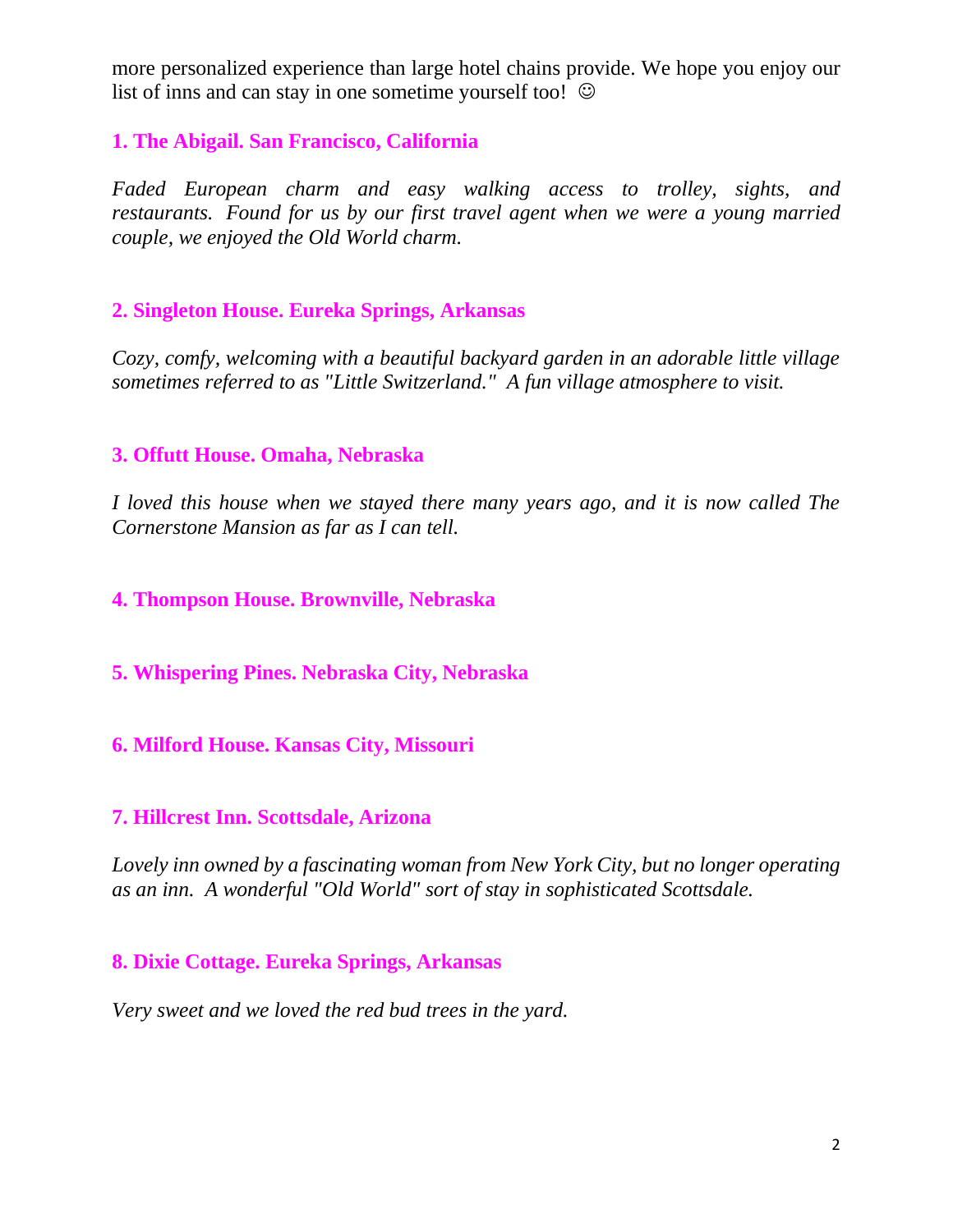### **9. Meadowlark Manor. Red Cloud, Nebraska**

*I don't think this inn is in business anymore. Red Cloud was once the home of famous American author Willa Cather, who has been compared by literary critics to Hemingway, Faulkner, and Wharton. We toured the author's own home, which was a highlight of my life to see where she wrote since I studied her books at length when I was a university English major. You can now actually stay in the author's room at the second Cather home, according to the* Willa Cather Memorial website.

# **10. Apple Orchard Inn. Missouri Valley, Iowa**

### **11. Beal House. Brookings, South Dakota**

**12. Gardener's Cottage. Eureka Springs, Arkansas** 

*Adorable.*

# **13. Chestnut Charm. Atlantic, Iowa**

*Beautiful historic home with a lovely sun room and carriage house suites. We stayed here at Christmas one year and it was magical to be in such a lovely older home. I see now on the website there is a red heart-shaped Jacuzzi tub!*

### **14. La Corsette Maison. Newton, Iowa**

*Sophisticated; had a ballroom. I believe this was connected historically to the Maytag Company if I recall correctly, but I'm not sure. A gorgeous home! Very genteel.*

### **15. Plum Creek Inn. Thurman, Iowa**

*Lovely sedate home with French touches in a quiet rural setting. Restful and lovely owners. Loved it.*

### **16. J.C. Robinson House, Waterloo, Nebraska**

*Beautiful historic home with gorgeous antiques and decor.*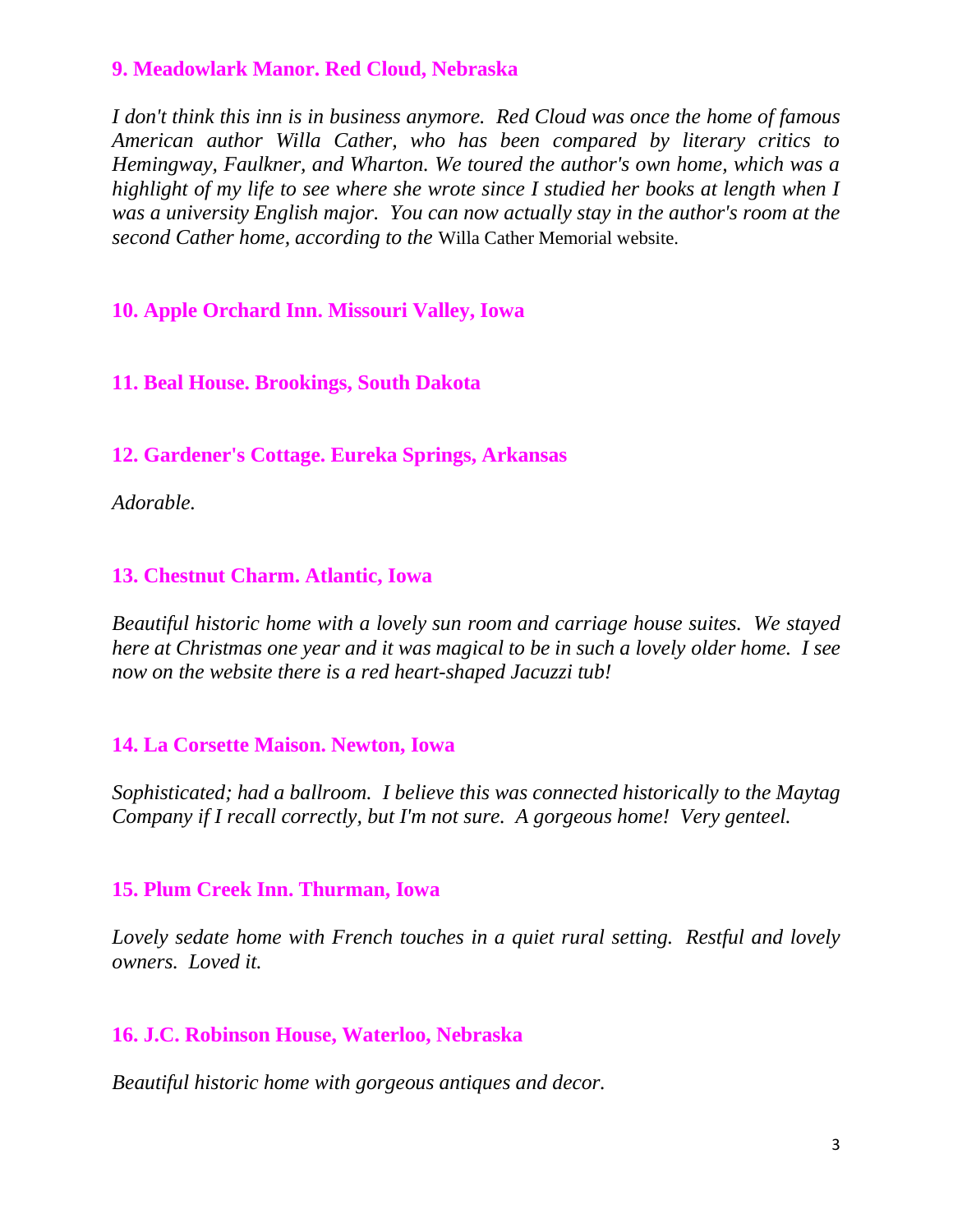### **17. Magnolia Place Inn. Savannah, Georgia**

*Exquisite architecture and ornate antiques located across from beautiful Forsyth Park in the historic district. True Savannah elegance and mystique. We loved it. I can't tell online whether this is still an active inn.*

### **18. Villa De La Fontaine. Charleston, South Carolina**

*Huge exquisite Old South mansion with beautiful antiques and charming innkeepers who loved sharing the history of the home with their guests. They were interior designers who did work at the White House. (Yes, that White House.) Now a private residence.*

### **19. Delamar Inn. Beaufort, North Carolina**

*Prettily comfortable and lovely flower gardens. A most gracious hostess who even washed our clothes one day while we were out and about!* 

### **20. Silver Thatch Inn. Charlottesville, Virginia**

*Large historic inn with beautiful grounds. We loved it.*

# **21. The General Lewis Inn. Lewisburg, Virginia**

*Large historic inn with beautiful grounds in a sweet little town.*

# **22. Sills Inn. Versailles, Kentucky**

*Impeccable decorating. Beautiful Kentucky horse country. Lovely stay.*

### **23. The Rogers House. Lincoln, Nebraska**

*I don't remember too much about this inn other than that is was a lovely old home, but I do remember someone there, as we talked and the conversation evolved, who knew my Kindergarten teacher from another town, from way back when. No kidding! That's one thing I love about travel: the people you meet and conversations that pop up!*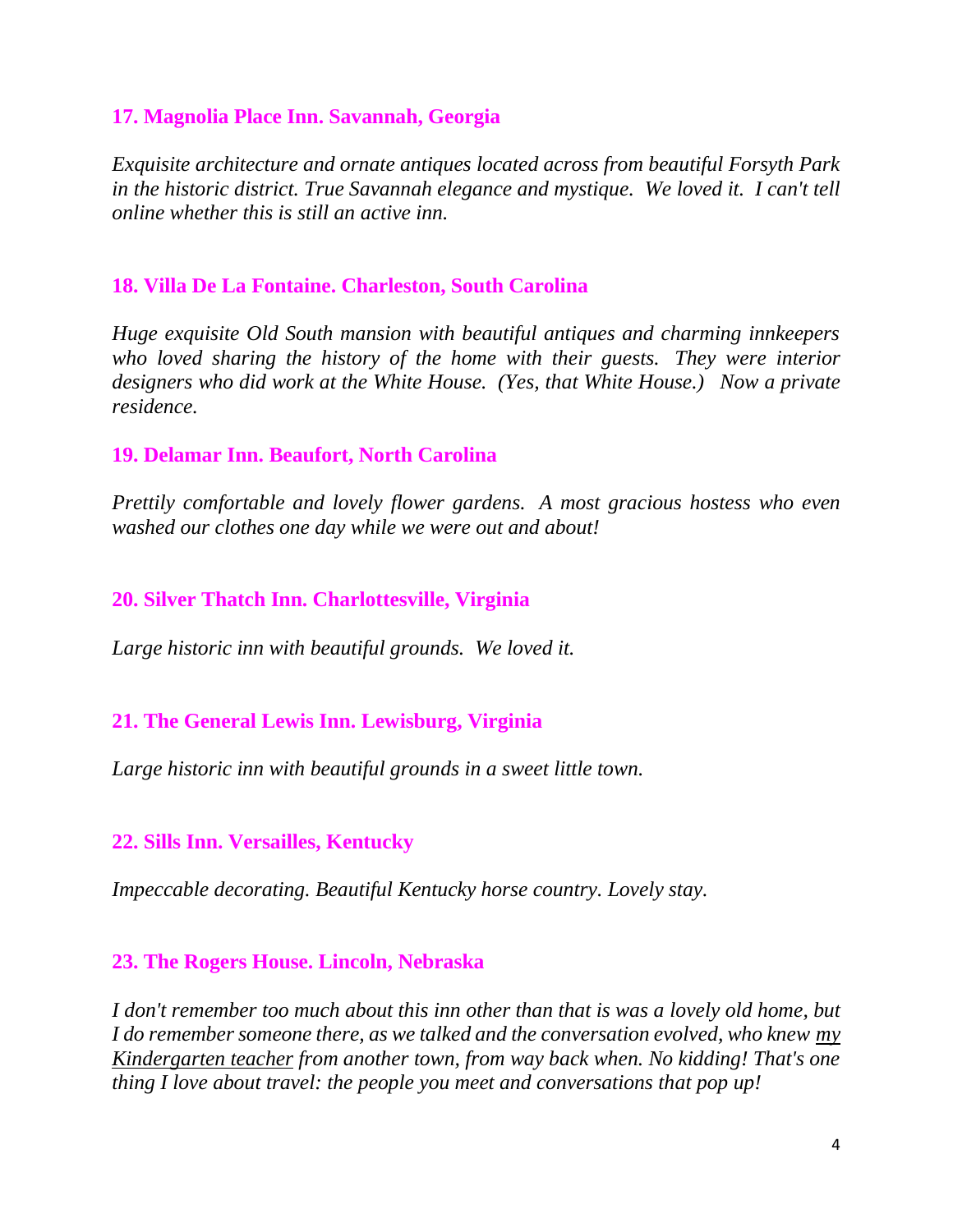#### **24. Nostalgia Inn. Blair, Nebraska**

*I don't think this is in business anymore. There was an interesting story here: A guest noticed a painting on the wall and told the owner to check into its value. Turns out it was worth a LOT of money and sold to a celebrity or something I think, but I no longer remember the exact details of the situation. Seems there's always something fun like that happening at an historic inn, though! :)*

#### **25. Walnut Creek Station. Walnut, Iowa**

*I don't think this is in business anymore.*

#### **26. Bed and Breakfast of Fremont. Fremont, Nebraska**

*I don't think this is in business anymore. A charming homestay style home.*

#### **27. The Redstone Inn. Dubuque, Iowa**

*Gorgeous historic mansion in a pretty Iowa river town. We loved it!*

#### **28. Mansion Hill Inn. Madison, Wisconsin**

*Incredible spiral staircase and a revolving wall in our room. One of my absolute favorite inns we ever visited as it was so unique, and by the lake.*

### **29. Inn at Pine Terrace. Oconomowoc, Wisconsin.**

*Beautiful historic mansion in a lovely lake town.*

### **30. Benson Bed & Breakfast. Oakland, Nebraska**

*I don't think this is in business anymore.*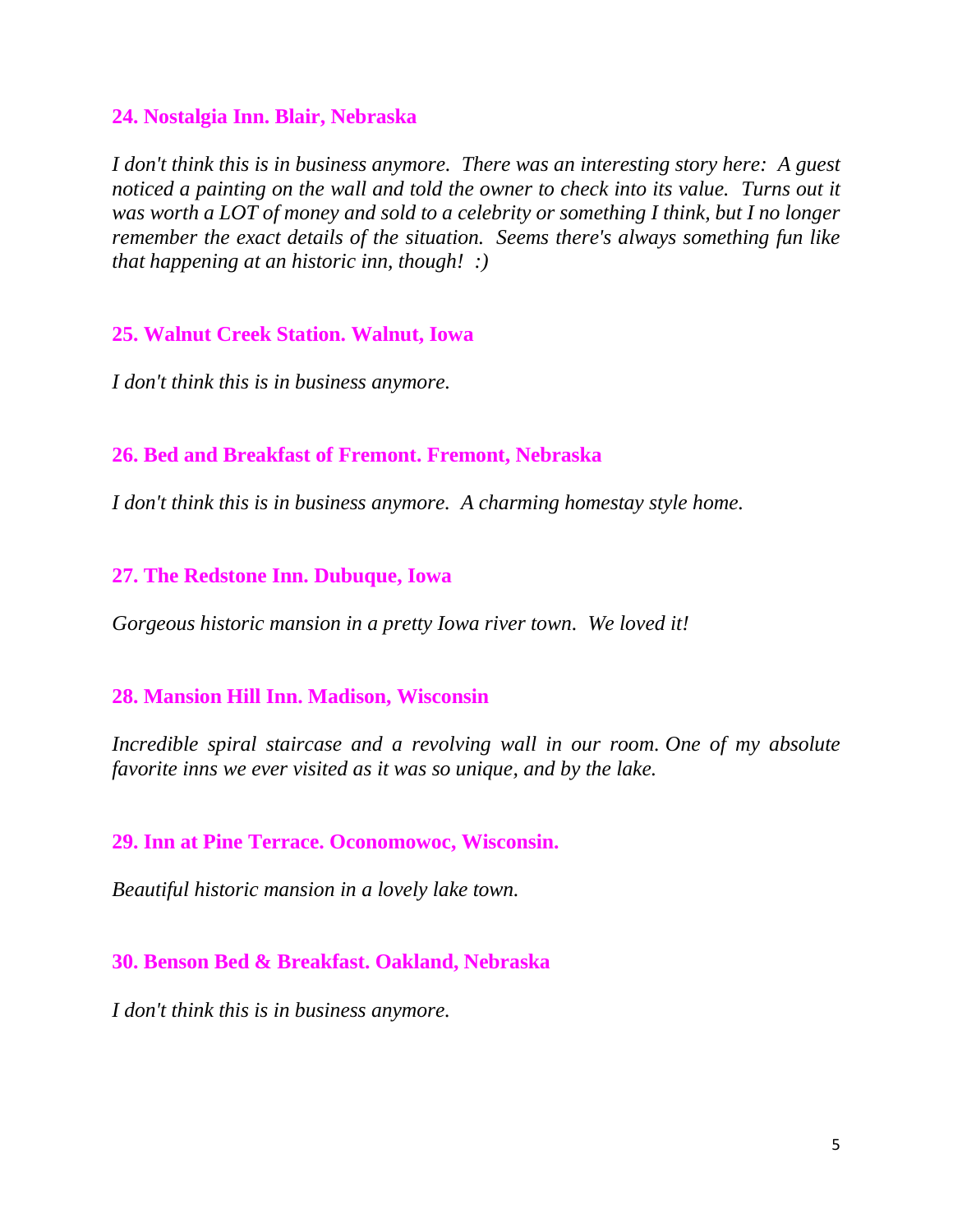### **31. Carriage House. Beatrice, Nebraska**

*The owners gave us a fun horse and carriage ride when we stayed there many years ago. Beatrice is an historic small Nebraska town and very pretty.*

### **32. SF Martin House. Atlantic, Iowa**

*This home was being renovated while we stayed there, so it's one question I learned to ask before booking, as we (and you!) want to be sure when you book a room that it's ready for guests. Our room's walls were not finished, for instance. Our only less-thanperfect experience at an inn.*

### **33. West House. Lincoln, Nebraska**

*I think this was located next to the Rogers House but not sure if it's still part of their B&B or not.*

### **34. The Bed & Breakfast Inn at La Jolla. La Jolla, California**

*Beautiful seaside location in a lovely sophisticated village. Tucked back in a sweet neighborhood within walking distance to all that is La Jolla. Comfy inn with a pretty secluded garden type of backyard. Euro charm and nice breakfast.*

### **35. Aunt Betty's. Ravenna, Nebraska**

*Not sure if this is still a B&B. It was a charming and cute "Grandma's House" kind of place.*

### **36. English Mansion B&B. Sioux City, Iowa**

*This inn had a beautiful mural painted on the ceiling in my room.* 

### **37. Conner's Corner. Denison, Iowa**

*Very beautiful home that was lovingly furnished. Great breakfast as I recall.*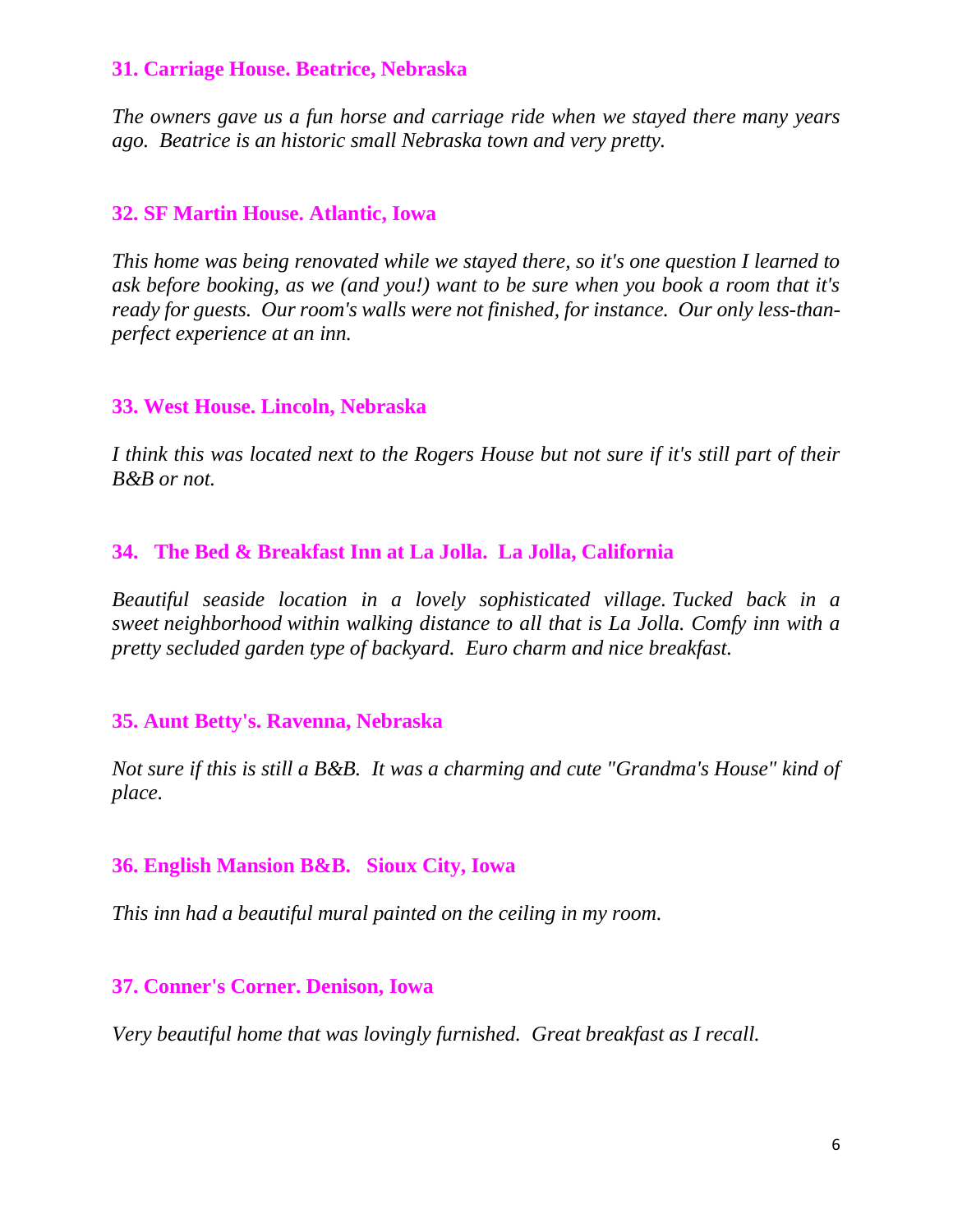### **38. Grandma's Victorian Inn. Hastings, Nebraska**

*Not sure if this is still an inn.*

# **39. Seal Beach Inn and Gardens. Seal Beach, California**

*This place was absolutely amazing but is no longer there.*

### **40. The Atwood House. Lincoln, Nebraska**

*This inn has now closed according to* their website. *It was a lovely experience and beautiful historic inn. We stayed in one of their large suites and it was wonderful!*

#### **41. Four Columns Inn. Sherburne, Minnesota**

*The sweetest owners/innkeepers who made us feel like family. An Old South style mansion on the Plains. Charming couple and cute resident cat.* 

#### **42. Lumber Baron Inn. Onalaska, Wisconsin**

*Cozy, lovely decor, and wonderful breakfasts. Lovely owners.*

### **43. Westby House. Westby, Wisconsin**

*Beautiful and elegant. A real "find" in a tiny Midwestern town.*

# **44. Strawberry Creek Inn. Idyllwild, California**

*Cozy and comfy and set amidst the pine trees in a sweet quiet mountain town. Restful respite from the chronic coastal buzz of Southern California!*

### **45. Zosa Gardens. Temecula, California**

*Panoramic California views from the deck in a peaceful rural setting. Lovely. I gave my hubby a night here as a birthday gift and he loved the golf course. It's no longer an inn, but an event property where you can have your wedding or other event and rent the entire property,* according to their website.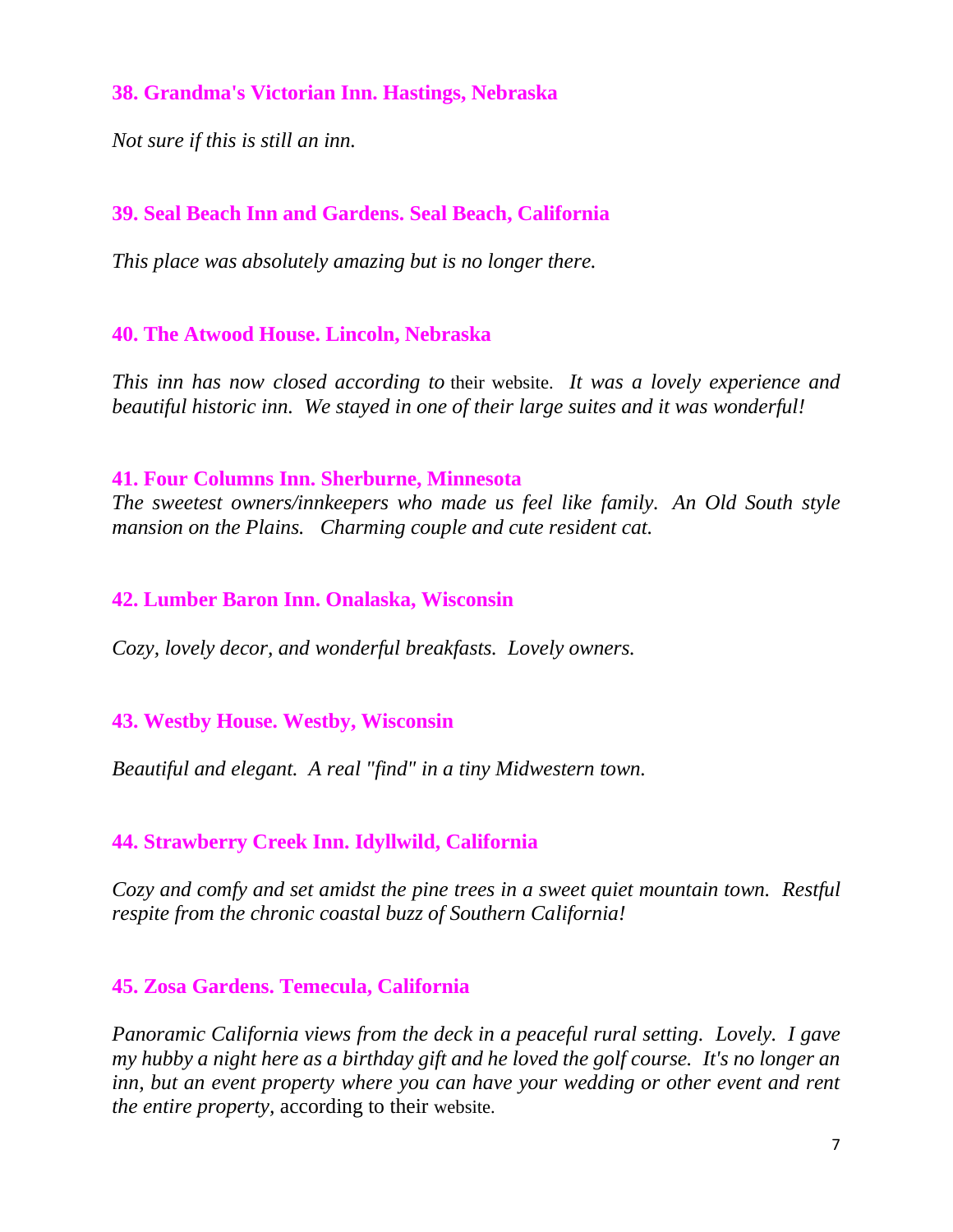### **46. The Venice Beach House. Venice, California**

*Right near eccentric Venice Beach and lovely home.*

### **47. Blue Lantern Inn. Dana Point, California**

*A favorite. Every time! This is one of the Four Sisters Inns chain and they really do it up right. Great location overlooking the ocean harbor. Lovely wine & cheese in the afternoon and nice breakfast in the morning. A favorite.*

### **48. Heritage Park Inn. San Diego, California**

*This was a lovely Victorian home and garden, but I don't think it's a B&B anymore. Truly a step back to a more genteel time.*

### **49. Casa de Elena. San Clemente, California**

*Exquisite California mansion on a bluff overlooking the Pacific Ocean. Beautiful grounds. No longer an inn, but one of my favorites. The setting was absolutely breathtaking, overlooking the ocean!*

# **50. Cardiff by the Sea Lodge. Cardiff, California**

*Wonderful sea-view terrace and uniquely lovely charming little inn.*

### **51. La Casa del Camino. Laguna Beach, California**

*Step out back to the beautiful Pacific Ocean below. Lovely lobby. Historic property.*

### **52. Garden Cottage at the Green. San Clemente, California**

*Sweet hosts, exquisitely manicured gardens, beautiful home near the golf course in a lovely seaside California town.*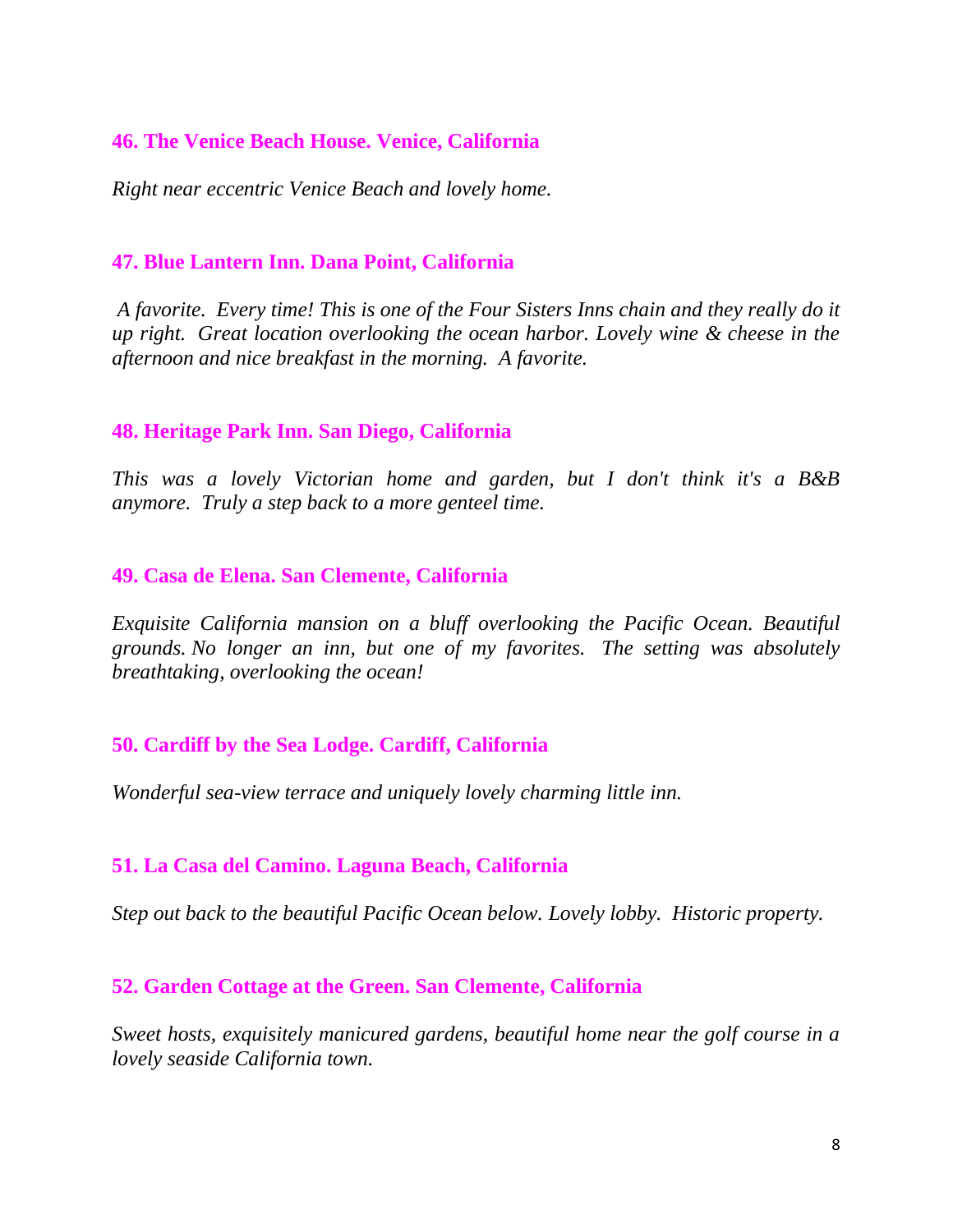### **53. Bracken Fern Manor. Lake Arrowhead, California**

*A beautiful mountain lake setting. This now-nice inn has quite a shady history!*

### **54. The Carriage House. Laguna Beach, California**

*Pretty courtyard. Easy access to downtown Laguna Beach. Quiet residential neighborhood.*

### **55. Korakia. Palm Springs, California**

*A touch of Moroccan magic in the beautiful Palm Springs, California desert. Very unique; attracts Hollywood celebs who want to get away for a quiet stay. Love this place as there's none other like it. Funky, but genteel too.*

### **56. Edgewood Manor. Providence, Rhode Island**

*Absolutely gorgeous antiques, mansion, and exquisite sun room. My award for the most comfortable B&B bed! Gracious host with wonderful taste in decor and antiques. Impeccable! Loved the tour of Providence too, as it's a most charming town.*

### **57. Inn at Stonington. Stonington, Connecticut**

*Cozy New England elegance in a truly picturesque and charming little seaside village that is the home of lifestyle author Alexandra Stoddard. We stayed here when Alexandra personally invited me and my husband Steve to one of her Happiness Weekends in 2006 and we loved this beautiful inn and village!*

### **58. Glorietta Bay Inn. Coronado Island, California**

*Lovely lobby and piano room.*

### **59. Adobe Rose Inn. Tucson, Arizona**

*Cozy casual Southwestern style inn by the university.*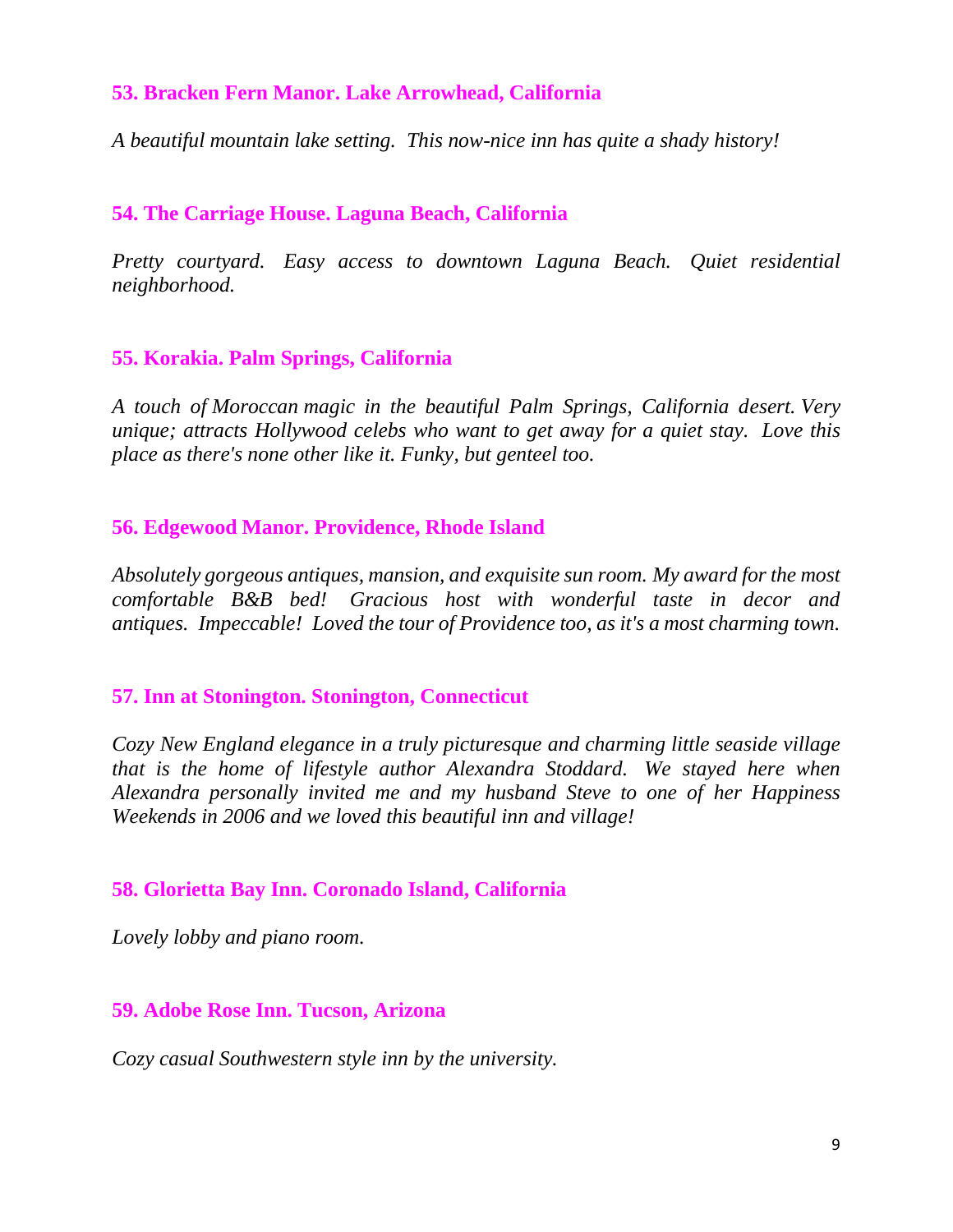### **60. Britt Scripps Inn. San Diego, CA.**

*I wrote a magazine article about this inn and it's one of my favorites ever. \$6 million restoration.*

### **61. Doryman's Inn. Newport Beach, California**

*Right on the (very busy and noisy) beach. Unique decor. Comfy. Lovely breakfast area with outdoor terrace.*

### **62. Villa Royale Inn. Palm Springs, California**

*Cozy elegance in the desert with a touch of faded Hollywood grandeur. A favorite understated getaway of ours time and time again. Wonderful patio breakfasts, FAB restaurant for dinner, great prices during the summer desert heat. One of my absolute favorites and the home to many of our most romantic getaway memories together as a married couple. Historic property. Update: Totally renovated and the old Euro charm is pretty much modernized and "mod" so the old faded charm we loved is gone.*

### **63. The Willows Inn. Palm Springs, California**

*Exquisitely tucked right into the desert mountainside with a 50 foot waterfall view right off the dining room. An absolute favorite of mine where we stayed for our 30th wedding anniversary. Gorgeous antiques. Blissfully quiet. Very nice owner. Truly exquisite inn with lots of history, including Einstein stories.*

*FULL DISCLOSURE: I was gifted a two-night stay at this inn by the owner since I'm a journalist/writer. I was also gifted a breakfast here because I wrote about the inn for a magazine article.*

### **64. Inn at Rancho Santa Fe. San Diego, California**

*Can you say "genteel?" I love this inn and grounds.*

*Update: This inn and restaurant have been totally renovated in the past couple of years. The gardens and grounds are absolutely lovely. I personally preferred the former more genteel feeling of more Old World style decor, but alas, life changes and the new more modern restoration is very nice too. Gorgeous spa with wonderful outdoor area.*